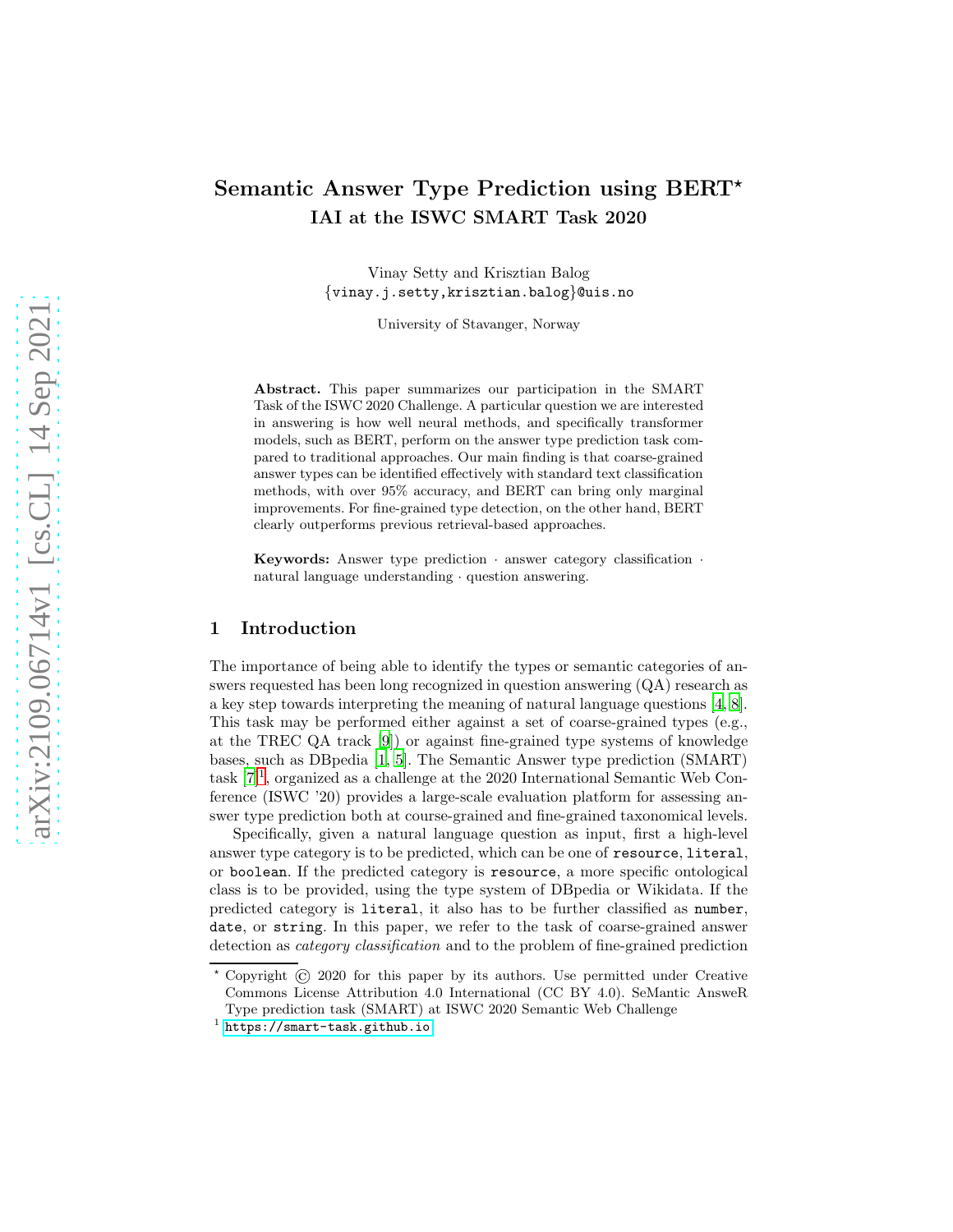#### 2 Authors Suppressed Due to Excessive Length

<span id="page-1-0"></span>Table 1. Example questions with respective answer categories and types (resources are based on DBpedia types).

| Question                                                  | Category Type |                 |  |
|-----------------------------------------------------------|---------------|-----------------|--|
| Who are the gymnasts coached by Amanda Reddin? resource   |               | ["dbo:Gymnast", |  |
|                                                           |               | "dbo:Athlete",  |  |
|                                                           |               | "dbo:Person",   |  |
|                                                           |               | "dbo:Agent"]    |  |
| How many superpowers does wonder woman have?              | literal       | ["number"]      |  |
| When did Margaret Mead marry Gregory Bateson?             | literal       | ["date"]        |  |
| Is Azerbaijan a member of European Go Federation? boolean |               | ["boolean"]     |  |

of (resource) types as *type prediction*. Table [1](#page-1-0) shows some examples. As seen from the examples, answers for the resource category are provided as a ranked list of types.

The main research objectives in this work are to assess (1) How do neural approaches perform compared to traditional feature-based classification approaches on the category classification task? (2) How do neural classification approaches fare against well-establised (fusion-based) IR approaches on the type prediction problem? We find that (1) is essentially a "solved" problem. Our baseline SVM classifier with word unigrams as features achieved 95% accuracy. Neural approaches yield only minor improvements. As for (2), type prediction has previously been approached as a ranking problem, due to the large number of possible types (∼760 types in DBpedia and ∼50k types in Wikidata) that rendered classification-based approaches infeasible. We draw on recent work on extreme multi-class classification and demonstrate substantial gains over the IR baselines. It appears that fine-grained type detection on Wikidata is more challenging than on DBpedia. However, the two are not directly comparable due to the different evaluation measures that are employed, which calls for further analysis.

Code and resources developed in this work are made publicly available at <https://github.com/iai-group/smart-task>.

# 2 Approach

We follow a two-phase approach. In the first phase, we perform *category classification*, that is, a supervised classifier predicts the high-level category of the answer type. Then, in the second phase, we perform *type prediction* to identify the top- $k$  types for the questions for which answer type was predicted to be a resource. For category classification we use two classifiers: SVM with word unigrams as features and fine-tuned BERT (Section [2.1\)](#page-2-0). Type prediction has previously been approached as a ranking task [\[1](#page-8-3), [5](#page-8-4)], due to the large number of possible types. As an alternative, we can cast it as an extreme classification problem (Section [2.2\)](#page-2-1).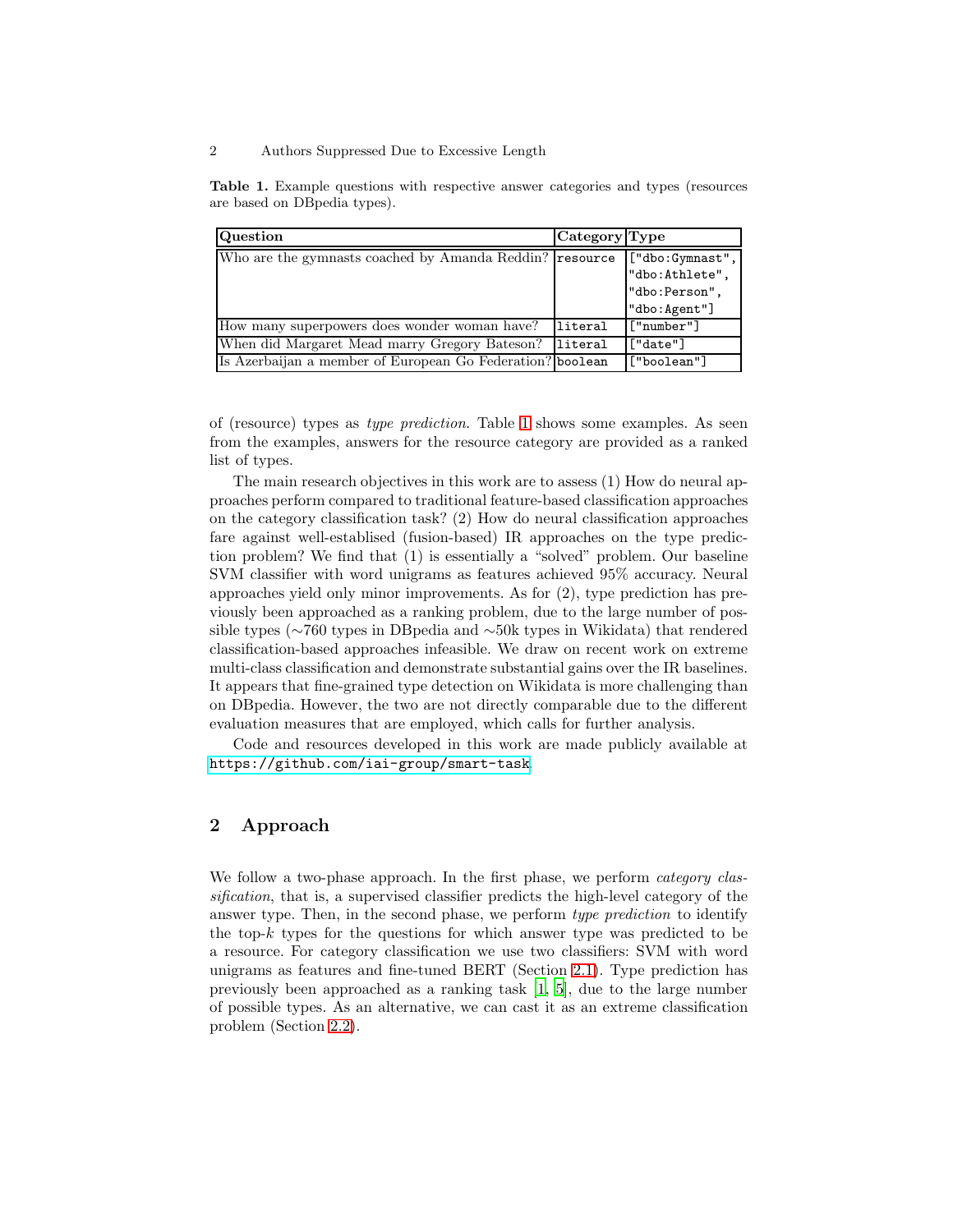## <span id="page-2-0"></span>2.1 Category Classification

We flatten the high-level categories into following five categories: boolean, literal-number, literal-string, literal-date, and resource. Since the category classification task is same for both DBpedia and Wikidata, we combine the training datasets for the two and predict the categories for their respective test datasets using the combined model.

Feature-based classification As a first approach to category classification, we use TF-IDF-weighted word unigrams as features. The vocabulary construction and IDF computations are based only on the training portion of the dataset, to avoid any assumptions on the test data. Our implementation is based on the CountVectorizer and TFIDFVectorizer classes from the sklearn library<sup>[2](#page-2-2)</sup> with default parameters. We then train an SVM classifier with a linear kernel. We also experimented with using a Naive Bayes classifier, but decided to exclude that after observing inferior performance.

Neural approach As a second approach, we fine-tune a pre-trained BERT model (RoBERTa) [\[6](#page-8-6)] for a sequence classification task to classify the category. Our implementation uses the HuggingFace API<sup>[3](#page-2-3)</sup> for fine-tuning and category classification.

## <span id="page-2-1"></span>2.2 Type Prediction

IR-based methods We employ two ranking-based approaches from [\[1\]](#page-8-3), which were introduced for the task of identifying target types of (entity-bearing) search queries. These approaches are representatives of two main families of object ranking strategies, which have been termed as early and late fusion design patterns in [\[11](#page-8-7)]. According to the *type-centric* (TC, a.k.a. early fusion) approach, first a textual representation is built for each type by concatenating the descriptions of entities that are assigned that type. Then, these type description (pseudo) document can be ranked using standard IR models. Specifically, we use the DBpedia short abstracts of entities and then rank type documents using BM25. The second strategy is termed *entity-centric* (EC, a.k.a. late fusion). There, the top-k most relevant entities from the underlying knowledge base are retrieved using the question as a query. Then, the relevance score of a given type is computed by aggregating the relevance scores of entities with that type. We use BM25 as the underlying retrieval model and a "catch-all" entity representation, following the settings in [\[5\]](#page-8-4). The cut-off parameter  $k$  is chosen empirically based on the training set  $(k = 20)$ .

 $^2$  <https://scikit-learn.org/>

<span id="page-2-3"></span><span id="page-2-2"></span><sup>3</sup> <https://huggingface.co/>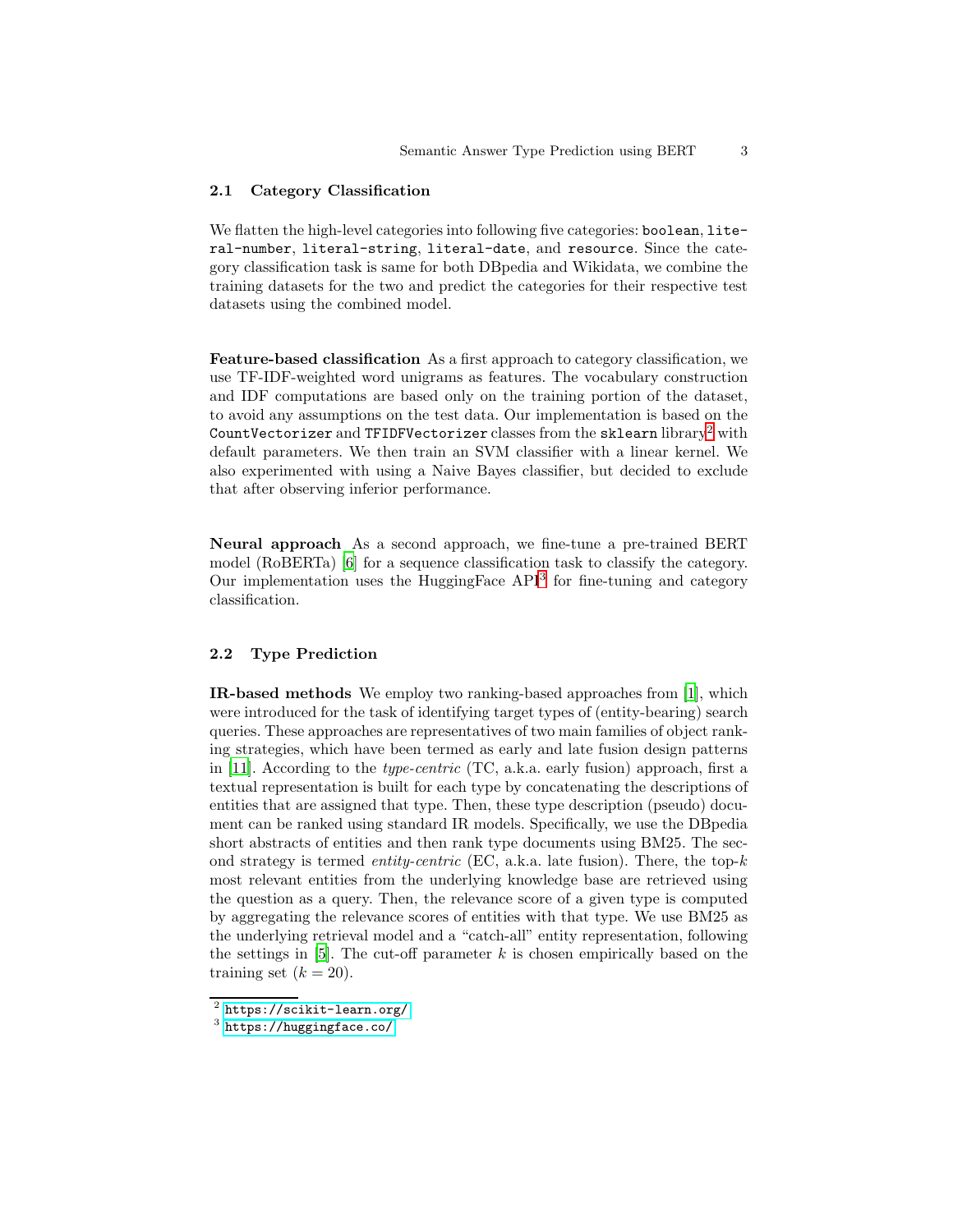#### 4 Authors Suppressed Due to Excessive Length

| Dataset             | Questions                    |  | Categories     |                |                          |
|---------------------|------------------------------|--|----------------|----------------|--------------------------|
|                     | Train Test                   |  |                |                | Boolean Literal Resource |
| DBpedia<br>Wikidata | 17,571 4,393<br>18.251 4.571 |  | 2,799<br>2.139 | 5,188<br>4.429 | 9,584<br>11,683          |

<span id="page-3-0"></span>Table 2. Dataset statistics.

Neural method Due to the large number of possible labels, using standard Transformer models is not feasible. Instead, we cast the type prediction task as an extreme multi-label text classification (XMC) problem: given a question as input text, return the top- $k$  most relevant types from a large collection of possible types. Vanilla transformer models such as BERT [\[3\]](#page-8-8), RoBERTa [\[6](#page-8-6)], and XLNet [\[10](#page-8-9)] are ineffective in this scenario due to the memory and computation requirements imposed by the large number of possible labels. This was also confirmed from our experiments that fine-tuning the above mentioned transformer models using the Huggingface framework exhausted all the memory on a 32GB Nvidia Tesla V100 GPU. While this may work on a GPU with larger memory, since we do not have access such a GPU we could not verify and it may still be computationally very expensive to train them. In addition to the computational limitations, as we show in Section [4,](#page-6-0) the types are very sparse with most of them having only a few training instances. In order to address these challenges, a model designed for XMC is essential. We use the recent solution to extend the transformer models for XMC coined *X-Transformers* [\[2](#page-8-10)] for this purpose, which shall be referred to as *XBERT* in the rest of the paper.

XBERT consists of three components:

- 1. Semantic Label Indexing (SLI), which performs hierarchical clustering on the labels to reduce the label space.
- 2. Deep Neural Matching (DNM), to fine-tune the Transformer models for each of the label clusters identified by SLI.
- 3. Ensemble Ranking (ER), which ranks the instances within the label clusters by training a linear ranker conditionally on the label clusters and the DNM Transformer's output.

# 3 Experimental Evaluation

In this section, we discuss our experimental setup, introduce the evaluation measures, and present our results.

## 3.1 Data

Table [2](#page-3-0) presents descriptive statistics for the two datasets, DBpedia and Wikidata. We notice that Wikidata has slightly more resource than literal answer types, compared to DBpedia.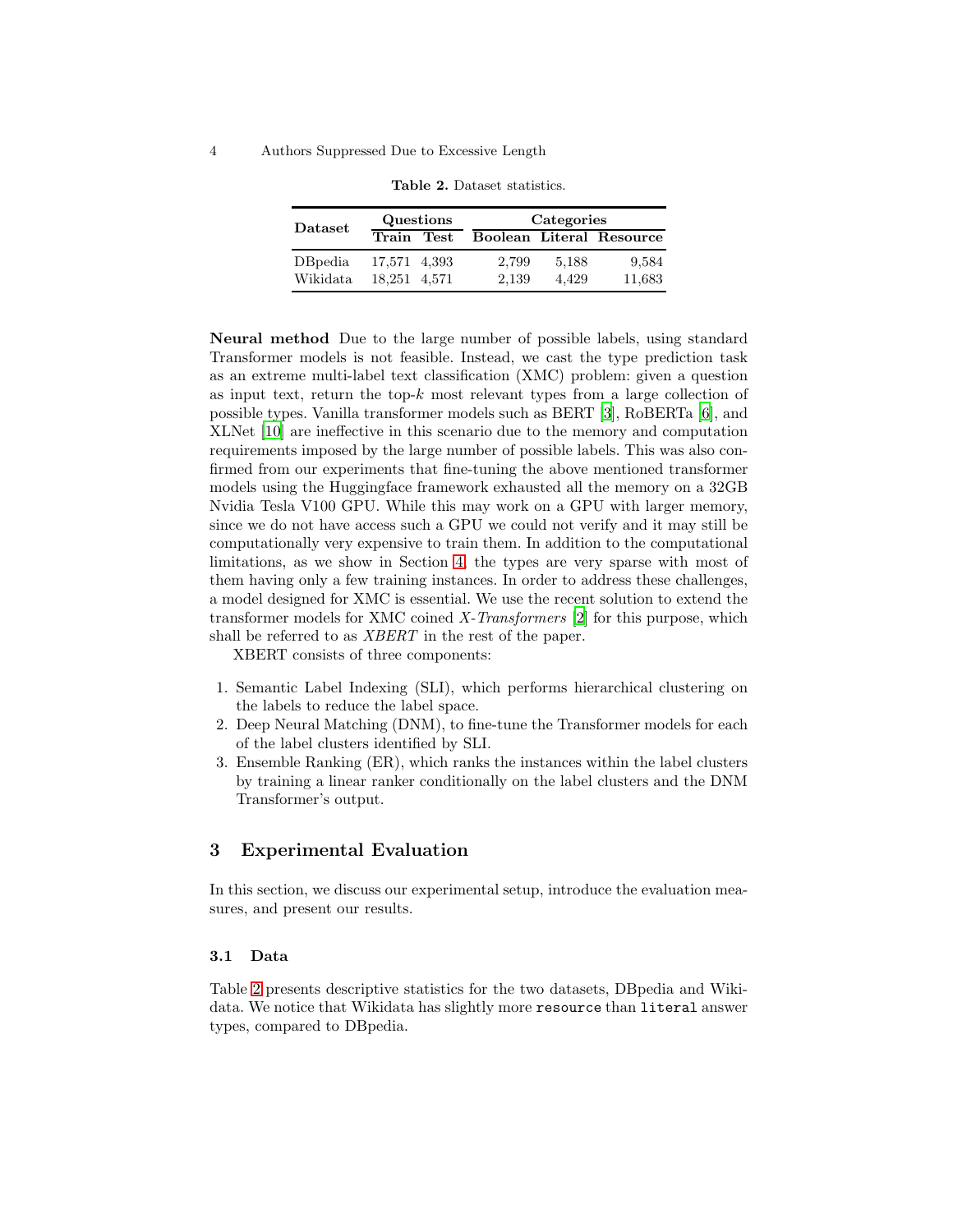## 3.2 Methods

The following methods are compared:

- SVM: Support Vector Machine for category classification
- BERT: RoBERTa for category classification
- XBERT: X-Transformers for type prediction
- IR/TC: Type-centric IR approach for type prediction
- IR/EC: Entity-centric IR approach for type prediction

We train all neural models on a single Nvidia Tesla V100 GPU with 32GB memory.

## 3.3 Evaluation Metrics

*Category classification* is evaluated in terms of classification accuracy. *Type prediction* is cast as a ranking task and is evaluated using rank-based metrics. It, however, considers only those questions that fall into the literal or resource answer categories. Furthermore, evaluation is performed differently for DBpedia and for Wikidata, given the nature of their respective type taxonomies. Types in the DBpedia Ontology are organized hierarchically, up to 7 levels deep. There, a graded evaluation metric, Normalized Discounted Cumulative Gain (NDCG@k), is used. Specifically:

- For literal answer types, only a single predicted type is considered that can be either correct (NDCG=1) or incorrect (NDCG=0).
- $-$  For resource answer types, a ranked list of top-k ontology classes is considered and evaluated in terms of lenient NDCG@k with linear decay [\[1](#page-8-3)]. The gain for a given predicted type is 0 if it is not on the same path with any of the gold types, and otherwise it is  $1-d(t, t_q)/h$ , where  $d(t, t_q)$  is the distance between the predicted type and the closest matching gold type in the type hierarchy, with h being the maximum depth of the type hierarchy.

In case of Wikidata, the type hierarchy is rather flat. Therefore, type prediction is evaluated using a binary notion of relevance, with Mean Reciprocal Rank (MRR) as the metric.

We report results on the training dataset, using 5-fold cross-validation. For our official submissions, we also report the performance on the test set.

#### 3.4 Results

Category Classification It can be seen from the results in Table [3](#page-5-0) that both feature-based and neural approaches perform quite well for category classification. BERT has a slight advantage over SVM. We hypothesize that due to the clear patterns which the models can learn, the high-level category classification is a fairly easy task and hence the high accuracy scores. However, most mistakes occur for the resource class, which is the majority class in both datasets.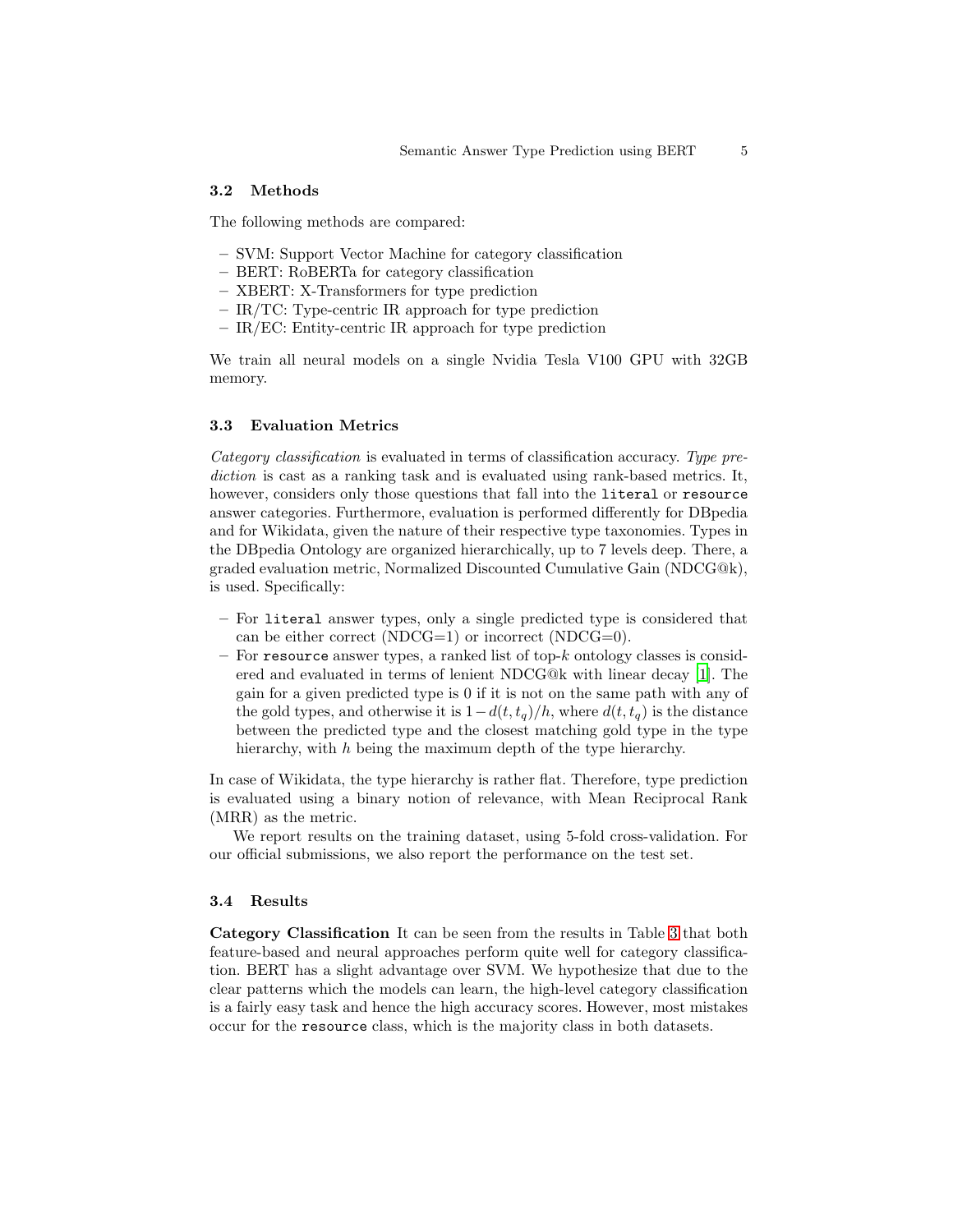<span id="page-5-0"></span>Table 3. Category classification results, measured in terms of Accuracy. Best scores for each dataset are in boldface.

| Dataset  | Method Train       |             | Test        |
|----------|--------------------|-------------|-------------|
| DBpedia  | SVM<br><b>BERT</b> | 0.970 0.977 | 0.958 0.964 |
| Wikidata | SVM<br><b>BERT</b> | 0.964 0.970 | 0.956 0.960 |

Table 4. Type prediction results on DBpedia. Best scores are in boldface.

<span id="page-5-1"></span>

|                  | Train |                               | Test  |       |  |
|------------------|-------|-------------------------------|-------|-------|--|
| Method           |       | NDCG@5 NDCG@10 NDCG@5 NDCG@10 |       |       |  |
| BERT-IR/TC       | 0.492 | 0.509                         |       |       |  |
| BERT-IR/EC       | 0.483 | 0.503                         |       |       |  |
| <b>SVM-XBERT</b> | 0.773 | 0.744                         | 0.790 | 0.778 |  |
| BERT-XBERT       | 0.776 | 0.747                         | 0.804 | 0.793 |  |

<span id="page-5-2"></span>Table 5. Type prediction results on Wikidata (measured in terms of MRR). Best scores are in boldface.

| Method     | Train data Test data |      |
|------------|----------------------|------|
| SVM-XBERT  | 0.66                 | 0.67 |
| BERT-XBERT | 0.67                 | 0.68 |

Type Prediction Since different metrics are used for DBpedia and Wikidata, we report results on the two datasets separately, in Tables [4](#page-5-1) and [5,](#page-5-2) respectively. Recall, that (stage-two) type prediction is applied on top of (stage-one) category classification (SVM or BERT) and is only carried out when the predicted category is resource. We thus prefix the method names in the result tables with SVM- or BERT- to indicate how category classification was performed.

On DBpedia (Table [4\)](#page-5-1), XBERT clearly outperforms the IR approaches. We attribute this to the fact that XBERT is tailored for XMC problem which can deal with large number of types and sparsity with tail resource types. The slight difference between SVM-XBERT and BERT-XBERT is due to the mistakes made by SVM in category classification. Given the large advantage of XBERT over the IR approaches, our official submissions on Wikidata (Table [5\)](#page-5-2) only considered the former. It should nevertheless be noted that the IR approaches are unsupervised methods that do not need any training data. Supervised alternatives have shown to perform significantly better [\[5](#page-8-4)]. We leave that comparison to future work.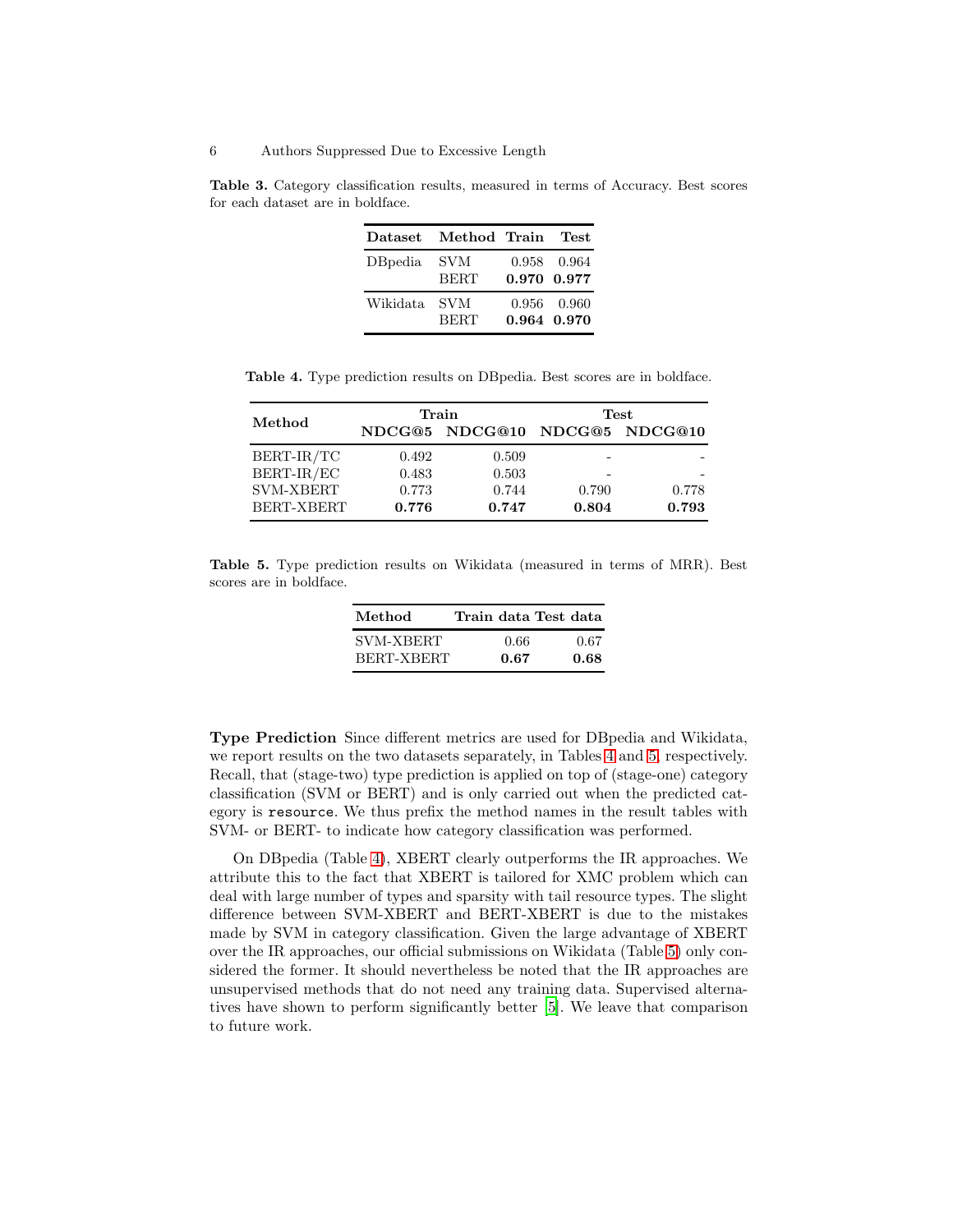<span id="page-6-1"></span>

| DBpedia Type      |      |     | #Total #Errors  Wikidata Type #Total #Errors |      |     |
|-------------------|------|-----|----------------------------------------------|------|-----|
| dbo:Person        | 2713 | 184 | natural person                               | 1901 | 214 |
| dbo: Country      | 751  | 86  | omnivore                                     | 1901 | 214 |
| dbo:State         | 490  |     | $59$ person                                  | 1963 | 204 |
| dbo: Organisation | 1401 |     | $45$ political                               | 570  | 120 |
|                   |      |     | territorial                                  |      |     |
|                   |      |     | entity                                       |      |     |
| dbo:Media         | 188  | 39  | country                                      | 685  | 119 |
| dbo: Company      | 440  | 38  | state                                        | 692  | 119 |
| dbo: Activity     | 204  | 38  | organization                                 | 426  | 110 |
| dbo:Work          | 898  | 26  | class                                        | 375  | 103 |
| dbo:Band          | 98   | 25  | community                                    | 326  | 86  |
| dbo: Profession   | 97   | 25  | big city                                     | 235  | 82  |

Table 6. Top-10 mistakes in type prediction by the BERT-XBERT model for DBpedia and Wikidata.

## <span id="page-6-0"></span>4 Error Analysis

In this section, we analyze the errors made by the our best performing approach, BERT-XBERT. First, we look at resource types where most errors occur. That is, types which are present in the gold labels but are missing from the predicted labels. Table [6](#page-6-1) shows the top-10 errors in type prediction for DBpedia and Wikidata, together with their total instance counts. Ideally, we would expect that the number of mistakes to be directly proportional to the total frequency of the resource type. In DBpedia, some types such as dbo:State, dbo:Activity, dbo:Band, and dbo:Profession break this pattern. Similarly in Wikidata, natural person, political territorial entity, and big city are some of types with which the BERT-XBERT model struggles.

In Table [7,](#page-7-0) we show anecdotal examples of the mistakes made by the BERT-XBERT approach. Most of these errors are due to irrelevant types returned in the result list. In several cases, the predicted labels do contain the the gold label but place them at lower ranks, which affects the NDCG and MRR scores. In some cases the predicted labels are appropriate, even though they do not exactly match the gold labels. For example, for the last question in Table [7,](#page-7-0) publication is one of the gold labels, which is not predicted, but written work and periodical are still relevant among the predicted labels. We also spotted several instances with double questions such as "What conflict occurred in Philoctetes and who was involved?" and questions with grammatical errors and typos.

## 5 Conclusions

In this paper, we presented our solution for the SMART Task challenge of ISWC 2020, which was the best performing approach on both datasets and tasks, across all evaluation metrics. Our findings suggest that for coarse-grained category prediction, simple feature-based approaches are quite effective with over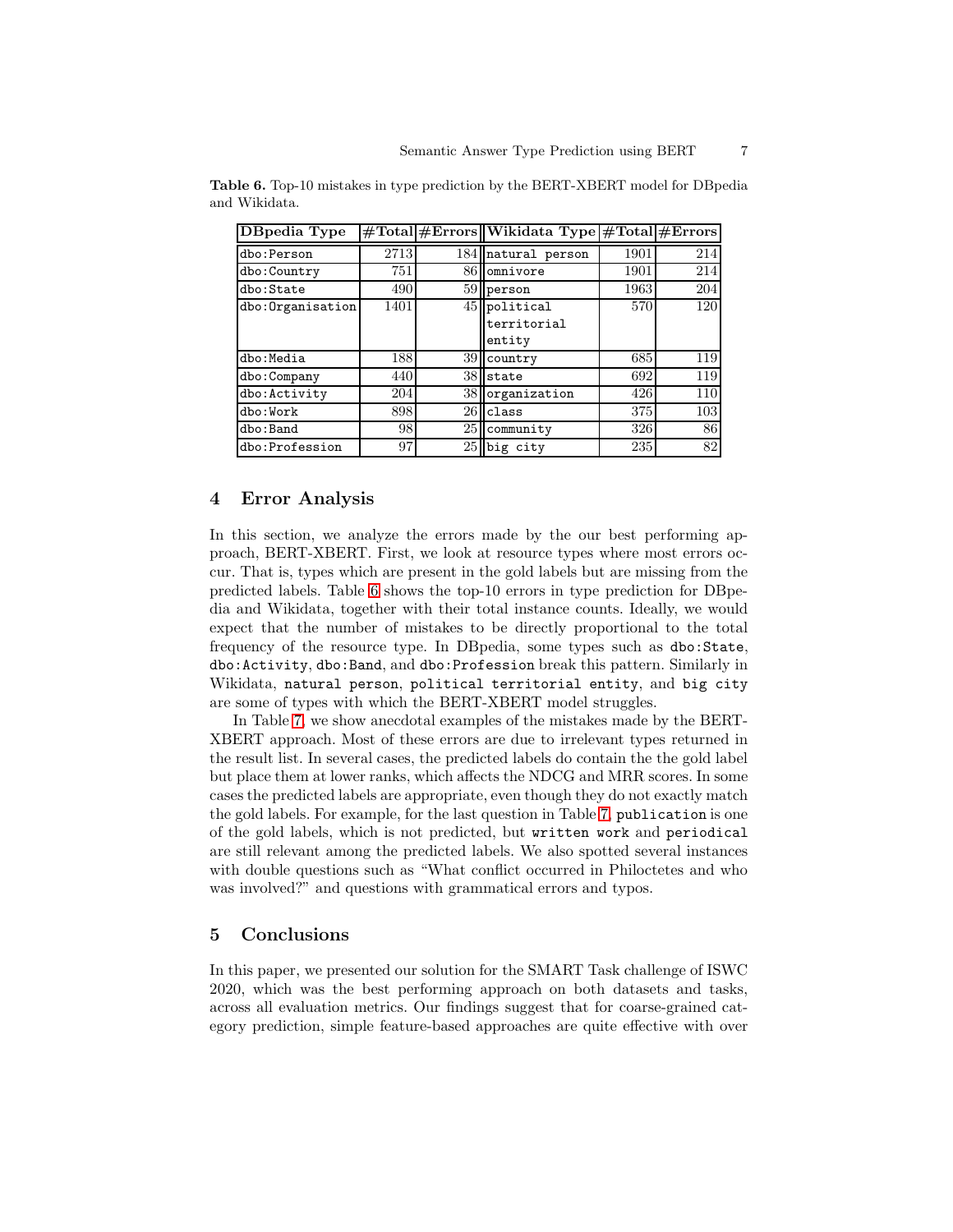## 8 Authors Suppressed Due to Excessive Length

<span id="page-7-0"></span>Table 7. Example questions from DBpedia (top two) and Wikidata (bottom two) with respective gold and predicted type labels (by BERT-XBERT method).

| Question                                         | Gold types         | Predicted types               |
|--------------------------------------------------|--------------------|-------------------------------|
| What is the title of Kakae ? ["dbo: Settlement", |                    | ["dbo:Agent", "dbo:Media",    |
|                                                  | "dbo: Island"]     | "dbo: Organisation",          |
|                                                  |                    | "dbo:PersonFunction",         |
|                                                  |                    | "dbo:Profession",             |
|                                                  |                    | "dbo: Person", "dbo: Island", |
|                                                  |                    | "dbo: University",            |
|                                                  |                    | "dbo:Bone", "dbo:Factory"]    |
| List the destination of No- ["dbo:Sea",          |                    | ["dbo:Country",               |
| vair International Airways ?   "dbo: Country",   |                    | "dbo:Location", "dbo:Place",  |
|                                                  | "dbo:River",       | "dbo:PopulatedPlace",         |
|                                                  | "dbo:Continent"]   | "dbo:Continent",              |
|                                                  |                    | "dbo:Airport",                |
|                                                  |                    | "dbo: MeanOfTransportation",  |
|                                                  |                    | "dbo:Aircraft",               |
|                                                  |                    | "dbo: Infrastructure",        |
|                                                  |                    | "dbo:ArchitecturalStructure"] |
| which cola starts with the ["soft drink",        |                    | ["non-alcoholic beverage",    |
| letter p                                         | "trademark",       | "carbonated beverage", "soft  |
|                                                  | "carbonated        | drink", "trademark", "food",  |
|                                                  | beverage",         | "long gun", "goods", "dish",  |
|                                                  | "non-alcoholic     | "cyclic process", "tea"]      |
|                                                  | beverage",         |                               |
|                                                  | "symbol", "class", |                               |
|                                                  | "protected name"]  |                               |
| What periodical literature ["publication",       |                    | ["organization", "creative    |
| does Delta Air Lines use as "recurring",         |                    | work", "written work",        |
| a moutpiece?                                     | "intellectual      | "text", "magazine", "media    |
|                                                  | work", "text",     | enterprise", "newspaper",     |
|                                                  | "communication     | "communication medium",       |
|                                                  | medium", "serial"] | "genre", "periodical"]        |

95% accuracy, while sophisticated neural Transformer architectures only improve marginally. For fine-grained type prediction, on the other hand, Transformer models for extreme multilabel classification clearly outperform retrieval-based approaches.

Our future work concerns an in-depth analysis of the results on DBpedia vs. Wikidata, to understand the differences and modeling requirements for small and hierarchical (DBpedia) vs. large and shallow (Wikidata) type taxonomies.